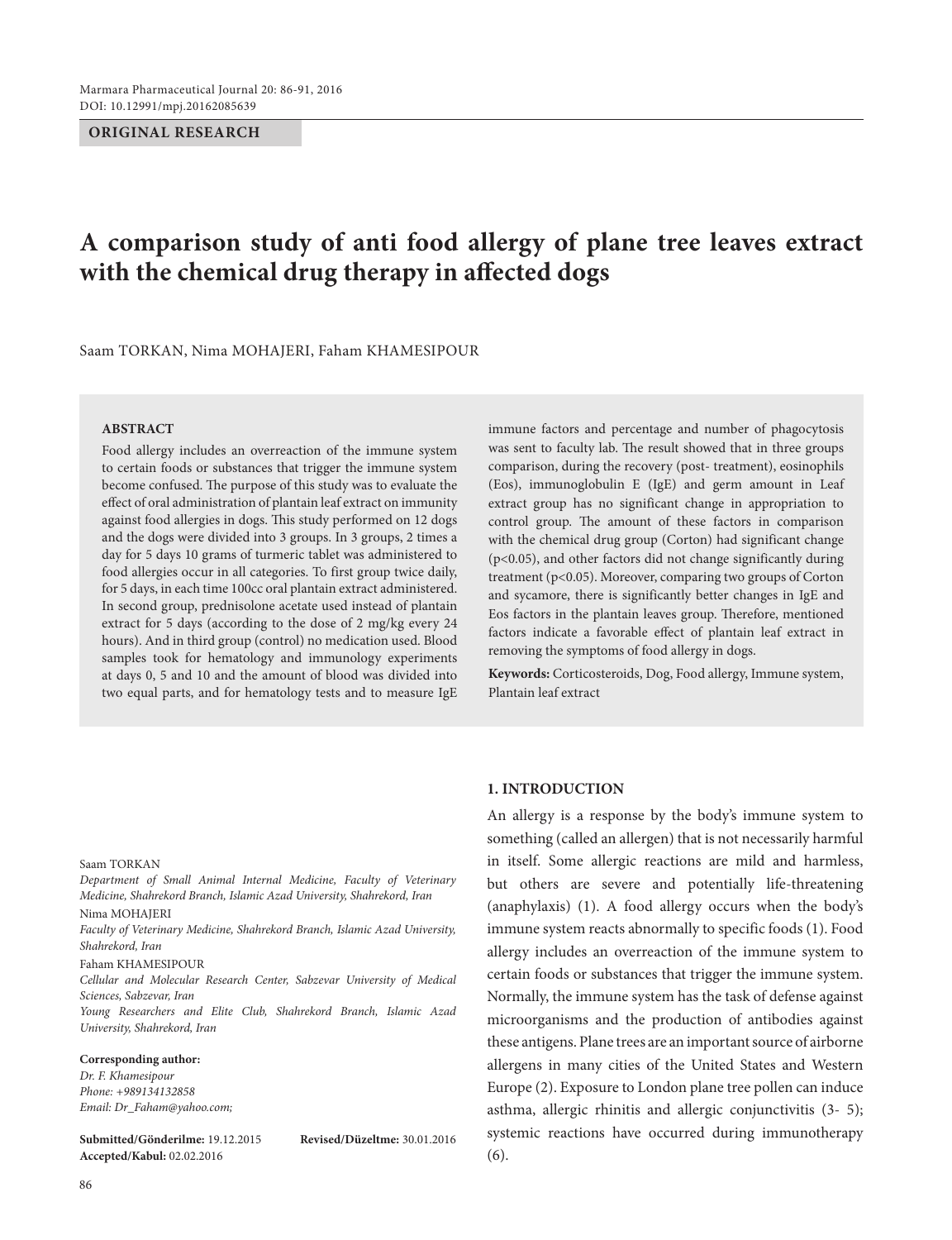*Plantago major* (PM), also known as plantain, is a weed found in temperate zones worldwide. PM leaves have been associated with various biological properties ranging from anti-inflammatory, antimicrobial and antitumor to wound healing (7). Apart from wound healing *Plantago major* L. leaves have been used in the treatment of diseases related to the skin, respiratory organs, digestive organs, reproduction, the circulation, against cancer, for pain relief and against infections (7). *P. major* contains biologically active compounds such as polysaccharides, lipids, caffeic acid derivatives, flavonoids, iridoid glycosides and terpenoids (8). The London Plane Tree (*Platanus x acerifolia*; '*Platanus'*) is a fast-growing deciduous tree, a hybrid of the Oriental Plane Tree (*Platanus orientalis*) and the American Sycamore (*Platanus occidentalis*), (9) and is commonly planted in many cities around the world.

The plane trees are widely planted to improve the microclimate (10). The plane leaves commonly known in Iran as "Barge Chenar", have been used in concentrated aromatic liquids, herbal remedies and Iranian traditional medicine to treat several disorders. They are used in Iranian folk and traditional medicines for treating some dermatological, gastrointestinal, rheumatic and inflammatory diseases (11- 13). Ethno-pharmacological data from eastern African traditional uses of Plantago palmata leaves suggest that some therapeutically activities could be dependent on their content in polysaccharides (14). To strengthen the immune system against food allergies many studies have been done on plantain Leaf Extract (14). The present study was undertaken to evaluate the effect of oral administration of plantain leaf extract on immunity against food allergies in dogs.

# **2. MATERIAL AND METHODS**

# **2.1 Material**

The study was performed on 12 dogs (age 1-5 years, Iranian native breed) that were randomly allocated to two equal treatment groups. All dogs were subjected to clinical examination and housed under uniform environment after being treated for internal parasites.

The dogs were divided into 3 groups. In 3 groups, 2 times a day for 5 days 10 grams of turmeric tablet was administered to food allergies occur in all categories. And from the level, food allergy term used. To first group twice daily, for 5 days, in each time 100cc oral plantain extract administered. In second group, prednisolone acetate used instead of plantain extract for 5 days (according to the dose of 2 mg/kg every 24 hours). And in third group (control) no medication used.

Blood samples were collected for both hematological and immunological examnimations at days 0, 5 and 10 and the amount of blood was divided into two equal parts and use the same container for collection of blood samples, for hematological tests, including packed cell volume (PCV), haemoglobin (Hb), red blood cell count (RBC), white blood cell count (WBC), counting neutrophils (Nut), lymphocytes (Lym), monocytes (Mon), eosinophils (Eos), basophils (Baso) and Band Cell and to measure IgE immune factors and percentage and number of phagocytosis was sent to faculty lab in .

# **2.2 Statistics**

The results are presented as mean  $\pm$  S.E.M. and statistically analyzed by One-way ANOVA followed by the Duncan test. *P*<0.05 was considered significant.

# **3. RESULTS AND DISCUSSION**

Comparison of the PCV, RBC, Hb, WBC, Nut, Lym, Mon, Eos, Band Cell, Phagocyte, IgE and Germ in three groups (plantain extract, corton and control groups) as shown in Table 1 to Table 12. The result showed that in three groups comparison, during the recovery (post- treatment), Eos, IgE and Germ amount in Leaf extract group has no significant change in appropriation to control group  $(p>0.05)$ . The amount of these factors in comparison with the Corton group had significant change (p<0.05), and other factors did not change significantly during treatment (p<0.05).

**Table 1.** Comparison of the packed cell volume (PCV) in three groups

| Groups              | Number         | <b>Before</b><br>intervention | Since the<br>beginning of the<br>intervention | Recovery<br>time     |
|---------------------|----------------|-------------------------------|-----------------------------------------------|----------------------|
|                     |                | SD± Mean                      | $SD±$ Mean                                    | SD± Mean             |
| Plantain<br>extract | $\overline{4}$ | ab<br>$40.5 \pm 0.70$         | a<br>$26.5 \pm 2.12$                          | a<br>$30.5 \pm 2.12$ |
| Corton              | 4              | a<br>$31.5 \pm 3.53$          | a<br>$28.5 \pm 2.12$                          | a<br>$32 \pm 1.41$   |
| Control             | 4              | b<br>$46.5 \pm 2.12$          | a<br>$28.5 \pm 0.7$                           | a<br>$34.5 \pm 0.7$  |
| <b>SIG</b>          |                | 0.019                         | 0.513                                         | 0.164                |

The numbers with similar letters do not significantly different (P>0.05)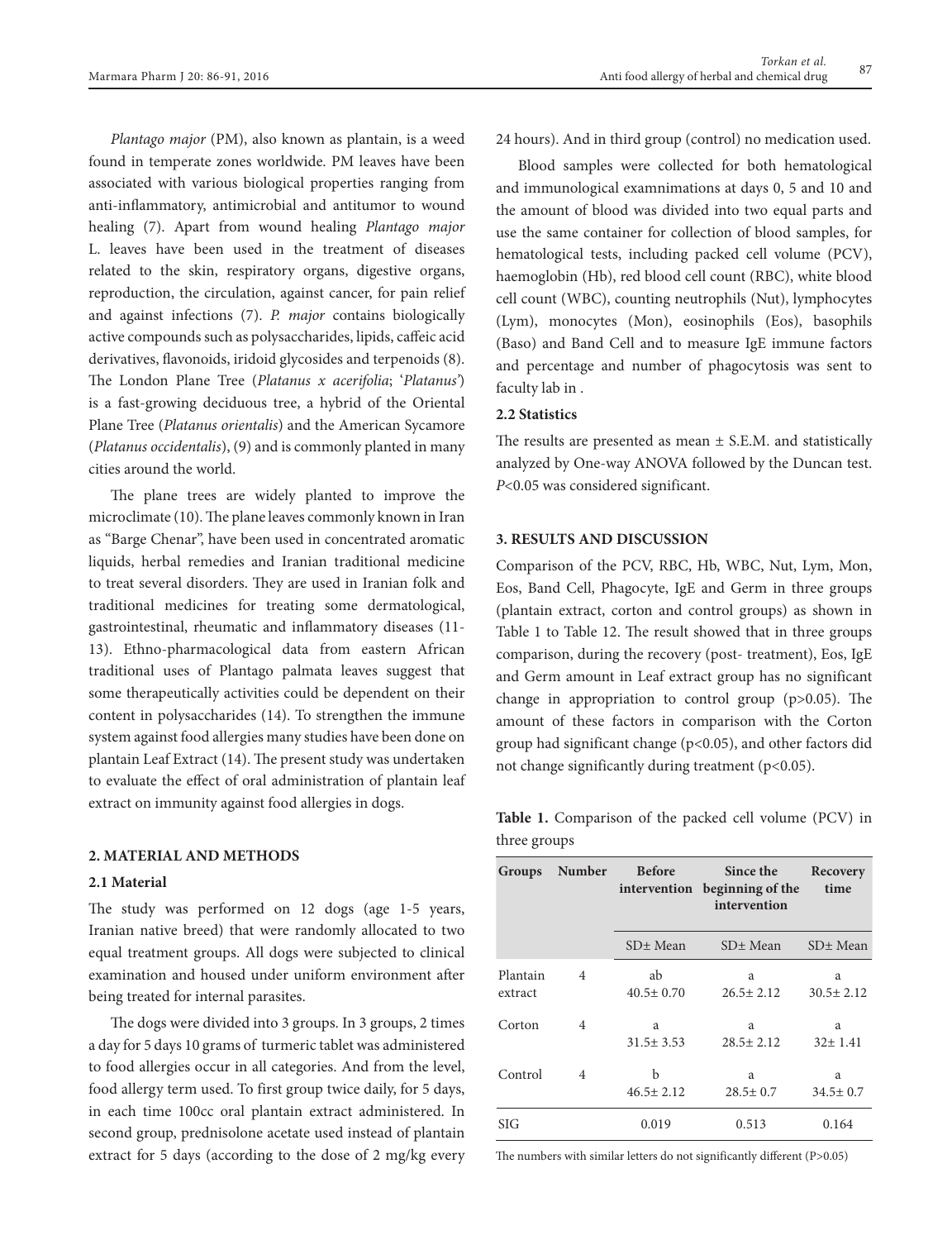**Table 2.** Comparison of the red blood cell count (RBC) in three groups

| Groups              | Number | <b>Before</b>         | Since the<br>intervention beginning of the<br>intervention | Recovery<br>time     |
|---------------------|--------|-----------------------|------------------------------------------------------------|----------------------|
|                     |        | SD± Mean              | SD± Mean                                                   | SD± Mean             |
| Plantain<br>extract | 4      | ab<br>$6.65 \pm 0.21$ | a<br>$5 \pm 0.28$                                          | a<br>$5.35 \pm 0.63$ |
| Corton              | 4      | a<br>$5.25 \pm 0.63$  | a<br>$5.25 \pm 0.21$                                       | a<br>$5.8 \pm 0.14$  |
| Control             | 4      | h<br>$7.55 \pm 0.35$  | a<br>5±0.14                                                | a<br>$6.2 \pm 0.14$  |
| <b>SIG</b>          |        | 0.030                 | 0.506                                                      | 0.235                |

The numbers with similar letters do not significantly different (P>0.05)

**Table 3.** Comparison of the haemoglobin (Hb) in three groups

| Groups              | Number         | <b>Before</b>         | Since the<br>intervention beginning of the<br>intervention | Recovery<br>time      |
|---------------------|----------------|-----------------------|------------------------------------------------------------|-----------------------|
|                     |                | SD± Mean              | $SD±$ Mean                                                 | SD± Mean              |
| Plantain<br>extract | $\overline{4}$ | ab<br>$13.8 \pm 0.42$ | a<br>$10.75 \pm 0.77$                                      | a<br>$11.25 \pm 0.63$ |
| Corton              | $\overline{4}$ | a<br>$11.7 \pm 0.84$  | a<br>$11.05 \pm 0.35$                                      | a<br>$12.1 \pm 0.28$  |
| Control             | 4              | b<br>$14.85 \pm 0.49$ | a<br>$10.90 \pm 0.42$                                      | a<br>$12.1 \pm 0.28$  |
| <b>SIG</b>          |                | 0.032                 | 0.868                                                      | 0.225                 |

The numbers with similar letters do not significantly different (P>0.05)

**Table 4.** Comparison of the white blood cell count (WBC) in three groups

| Groups              | Number         | <b>Before</b>         | Since the<br>intervention beginning of the<br>intervention | Recovery<br>time     |
|---------------------|----------------|-----------------------|------------------------------------------------------------|----------------------|
|                     |                | $SD±$ Mean            | SD± Mean                                                   | $SD±$ Mean           |
| Plantain<br>extract | $\overline{4}$ | a<br>$7950 \pm 494.9$ | a<br>$9875 \pm 601$                                        | a<br>9475±388        |
| Corton              | 4              | a<br>$9075 \pm 530.3$ | a<br>$9775 \pm 1520$                                       | a<br>$9350 \pm 1272$ |
| Control             | 4              | a<br>10425±742.4      | a<br>$9400 \pm 353$                                        | a<br>$9250 \pm 212$  |
| <b>SIG</b>          |                | 0.058                 | 0.879                                                      | 0.959                |

The numbers with similar letters do not significantly different (P>0.05)

|  |  | Table 5. Comparison of the neutrophils (Nut) in three groups |
|--|--|--------------------------------------------------------------|
|--|--|--------------------------------------------------------------|

| Groups              | Number | <b>Before</b>        | Since the<br>intervention beginning of the<br>intervention | Recovery<br>time     |
|---------------------|--------|----------------------|------------------------------------------------------------|----------------------|
|                     |        | SD± Mean             | SD± Mean                                                   | SD± Mean             |
| Plantain<br>extract | 4      | a<br>$57.5 \pm 3.53$ | a<br>$56.5 \pm 12.2$                                       | a<br>$66.5 \pm 2.12$ |
| Corton              | 4      | a<br>$71 \pm 1.41$   | a<br>$52.5 \pm 6.36$                                       | a<br>$63.5 \pm 0.7$  |
| Control             | 4      | a<br>$52 \pm 9.89$   | a<br>$62 \pm 2.82$                                         | a<br>$56.5 \pm 3.5$  |
| <b>SIG</b>          |        | 0.108                | 0.803                                                      | 0.054                |

The numbers with similar letters do not significantly different (P>0.05)

Table 6. Comparison of the lymphocytes (Lym) in three groups

| Groups              | Number         | <b>Before</b>         | Since the<br>intervention beginning of the<br>intervention | Recovery<br>time     |
|---------------------|----------------|-----------------------|------------------------------------------------------------|----------------------|
|                     |                | SD± Mean              | SD± Mean                                                   | SD± Mean             |
| Plantain<br>extract | 4              | a<br>$35 \pm 1.41$    | a<br>$29.5 \pm 3.5$                                        | a<br>$25.5 \pm 2.12$ |
| Corton              | 4              | a<br>$24.5 \pm 0.70$  | a<br>$29 \pm 1.4$                                          | a<br>$28 \pm 2.8$    |
| Control             | $\overline{4}$ | a<br>$41.5 \pm 12.02$ | a<br>$26 \pm 2.8$                                          | a<br>$26 \pm 4.24$   |
| SIG                 |                | 0.192                 | 0.477                                                      | 0.734                |

The numbers with similar letters do not significantly different (P>0.05)

**Table 7.** Comparison of the monocytes (Mon) in three groups

| Groups              | Number         | <b>Before</b>       | Since the<br>intervention beginning of the<br>intervention | Recovery<br>time    |
|---------------------|----------------|---------------------|------------------------------------------------------------|---------------------|
|                     |                | SD± Mean            | SD± Mean                                                   | SD± Mean            |
| Plantain<br>extract | 4              | a<br>$3 + 0$        | a<br>$1.5 \pm 0.7$                                         | a<br>$3.5 \pm 0.7$  |
| Corton              | $\overline{4}$ | a<br>$1\pm 0$       | a<br>$2.5 \pm 0.7$                                         | a<br>$3.5 \pm 0.7$  |
| Control             | 4              | ab<br>$2.5 \pm 0.7$ | a<br>$1.5 \pm 0.7$                                         | a<br>$3.5 \pm 2.12$ |
| <b>SIG</b>          |                | 0.033               | 0.385                                                      | 1                   |

The numbers with similar letters do not significantly different (P>0.05)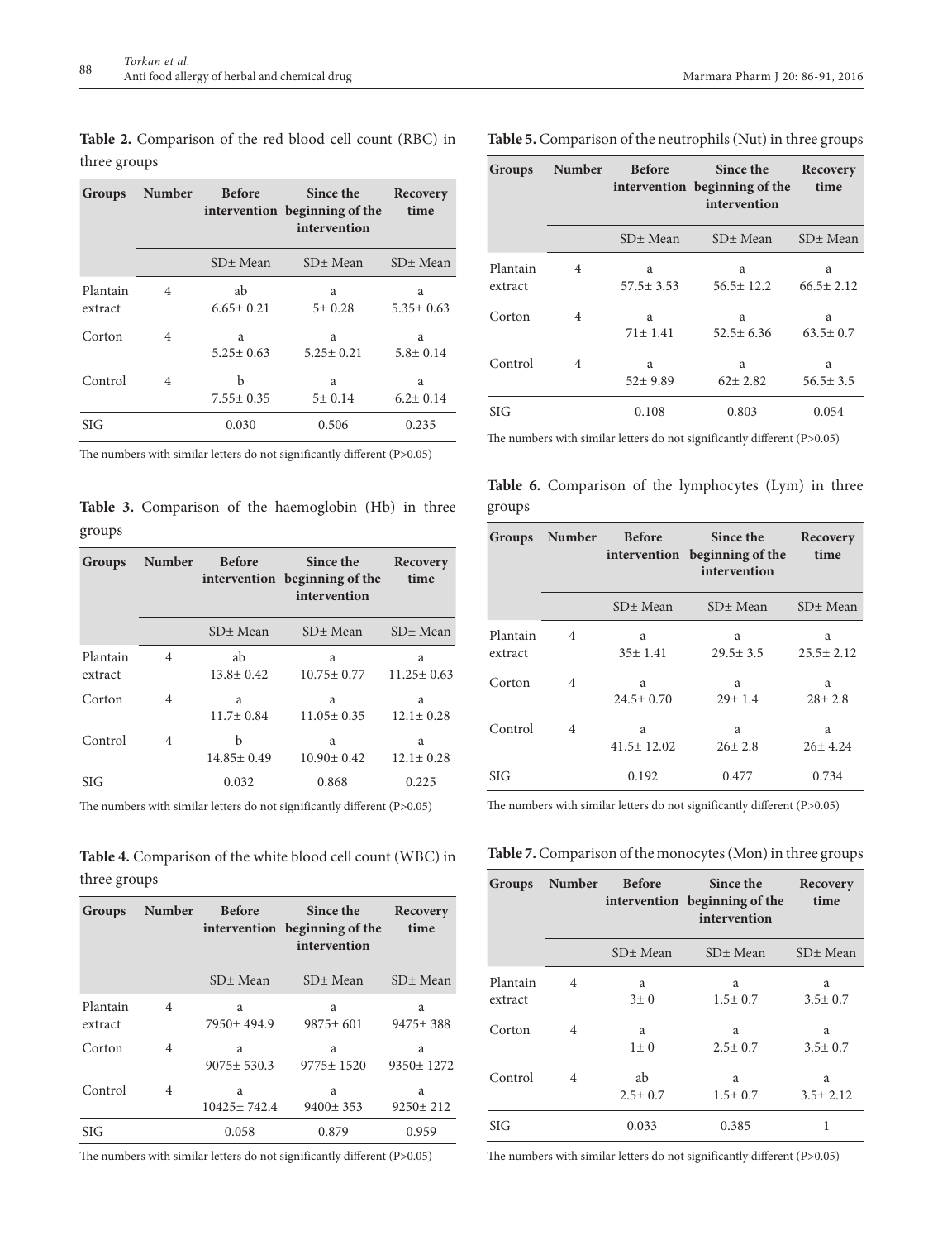| Groups              | Number         | <b>Before</b>  | Since the<br>intervention beginning of the<br>intervention | Recovery<br>time |
|---------------------|----------------|----------------|------------------------------------------------------------|------------------|
|                     |                | $SD±$ Mean     | $SD±$ Mean                                                 | SD± Mean         |
| Plantain<br>extract | $\overline{4}$ | a              | a                                                          | a                |
|                     |                | $4 \pm 1.41$   | $6.5 \pm 2.12$                                             | $2.5 \pm 0.7$    |
| Corton              | $\overline{4}$ | a              | a                                                          | a                |
|                     |                | 2 ± 1.41       | $9 + 4.24$                                                 | 4±1.4            |
| Control             | $\overline{4}$ | a              | a                                                          | b                |
|                     |                | $3.5 \pm 12.2$ | 10±5.65                                                    | $13.5 \pm 0.7$   |
| <b>SIG</b>          |                | 0.539          | 0.726                                                      | 0.003            |

**Table 8.** Comparison of the eosinophils (Eos) in three groups

The numbers with similar letters do not significantly different  $(P>0.05)$ 

**Table 9.** Comparison of the Band Cell in three groups

| Groups              | Number         | <b>Before</b>      | Since the<br>intervention beginning of the<br>intervention | Recovery<br>time   |
|---------------------|----------------|--------------------|------------------------------------------------------------|--------------------|
|                     |                | $SD±$ Mean         | SD± Mean                                                   | $SD±$ Mean         |
| Plantain<br>extract | 4              | a<br>$0.5 \pm 0.7$ | a<br>$1.5 \pm 0.7$                                         | a<br>$1 \pm 0$     |
| Corton              | $\overline{4}$ | a<br>$1.5 \pm 2.1$ | a<br>$1\pm 0$                                              | a<br>$0 + 0$       |
| Control             | 4              | a<br>$0.5 \pm 0.7$ | a<br>$1.5 \pm 0.7$                                         | a<br>$0.5 \pm 0.7$ |
| SIG                 |                | 0.722              | 0.650                                                      | 0.192              |

The numbers with similar letters do not significantly different (P>0.05)

**Table 10.** Comparison of the Phagocyte in three groups

| Groups              | Number | <b>Before</b><br>intervention | Since the<br>beginning of the<br>intervention | Recovery<br>time    |
|---------------------|--------|-------------------------------|-----------------------------------------------|---------------------|
|                     |        | SD± Mean                      | SD± Mean                                      | SD± Mean            |
| Plantain<br>extract | 4      | a<br>$18.5 \pm 3.5$           | a<br>$15.5 \pm 2.12$                          | a<br>$22 \pm 1.4$   |
| Corton              | 4      | a<br>$27 \pm 25.45$           | a<br>$22.5 \pm 2.12$                          | a<br>$19\pm 2.8$    |
| Control             | 4      | a<br>$20.5 \pm 3.53$          | a<br>$15.5 \pm 2.12$                          | a<br>$14.5 \pm 4.9$ |
| SIG                 |        | 0.487                         | 0.094                                         | 0.232               |

The numbers with similar letters do not significantly different (P>0.05)

| Groups              | Number         | <b>Before</b><br>intervention | Since the<br>beginning of the<br>intervention | Recovery<br>time   |
|---------------------|----------------|-------------------------------|-----------------------------------------------|--------------------|
|                     |                | SD± Mean                      | SD± Mean                                      | $SD±$ Mean         |
| Plantain<br>extract | $\overline{4}$ | a<br>$1.9 \pm 0.2$            | a<br>$2.8 \pm 0.14$                           | a<br>$2 \pm 0.2$   |
| Corton              | 4              | a<br>$1.6 \pm 0.4$            | a<br>$2.5 \pm 0.84$                           | a<br>$1.9 \pm 0.2$ |
| Control             | 4              | a<br>$1.4 \pm 0$              | a<br>$1.9 \pm 0.28$                           | h<br>$3.3 \pm 0.2$ |
| $\rm SIG$           |                | 0.425                         | 0.347                                         | 0.016              |

**Table 11.** Comparison of the IgE in three groups

The numbers with similar letters do not significantly different (P>0.05); **IgE-**Immunoglobulin E

**Table 12.** Comparison of the Germ in three groups

| Groups              | Number         | <b>Before</b>      | Since the<br>intervention beginning of the<br>intervention | Recovery<br>time     |
|---------------------|----------------|--------------------|------------------------------------------------------------|----------------------|
|                     |                | $SD±$ Mean         | SD± Mean                                                   | SD± Mean             |
| Plantain<br>extract | 4              | a<br>$10.5 + 4.94$ | a<br>$13 \pm 1.4$                                          | a<br>$17.5 \pm 2.12$ |
| Corton              | $\overline{4}$ | a<br>$12 \pm 1.41$ | a<br>$18 + 2.8$                                            | a<br>$16.5 \pm 2.12$ |
| Control             | 4              | b<br>15±5.65       | a<br>$10.5 \pm 2.1$                                        | a<br>8 ± 1.41        |
| SIG                 |                | 0.631              | 0.089                                                      | 0.028                |

The numbers with similar letters do not significantly different (P>0.05)

A study conducted on effects of *Plantago major* L. leaf extracts on oral epithelial cells showed that, most of the tested extracts increased the proliferation/migration of the oral epithelial cells compared to the negative control. A concentration of 1.0 mg/mL (on dry weight basis) appears to be optimal regardless of type of extract, and among the alternatives, 0.1 mg/mL was always better than 10 mg/mL. Ethanol-based extracts with a concentration of 10 mg/mL had very detrimental effects on cell proliferation/migration. At the other two concentrations, ethanol-based extracts had the most beneficial effect, followed by water extracts of fresh leaves, ethanol plus water extracts of dried leaves and, finally, water extracts of dried leaves (15).

Biringanine et al. (2005) (14) reported that Immunomodulatory effects due to traces of lipopolysaccharides (LPS) in PS extracts and fractions were ruled out by the use of macrophages from C3H/Hej mice known to be very low responders to LPS and similar results were obtained. In addition, F2 fraction from PS50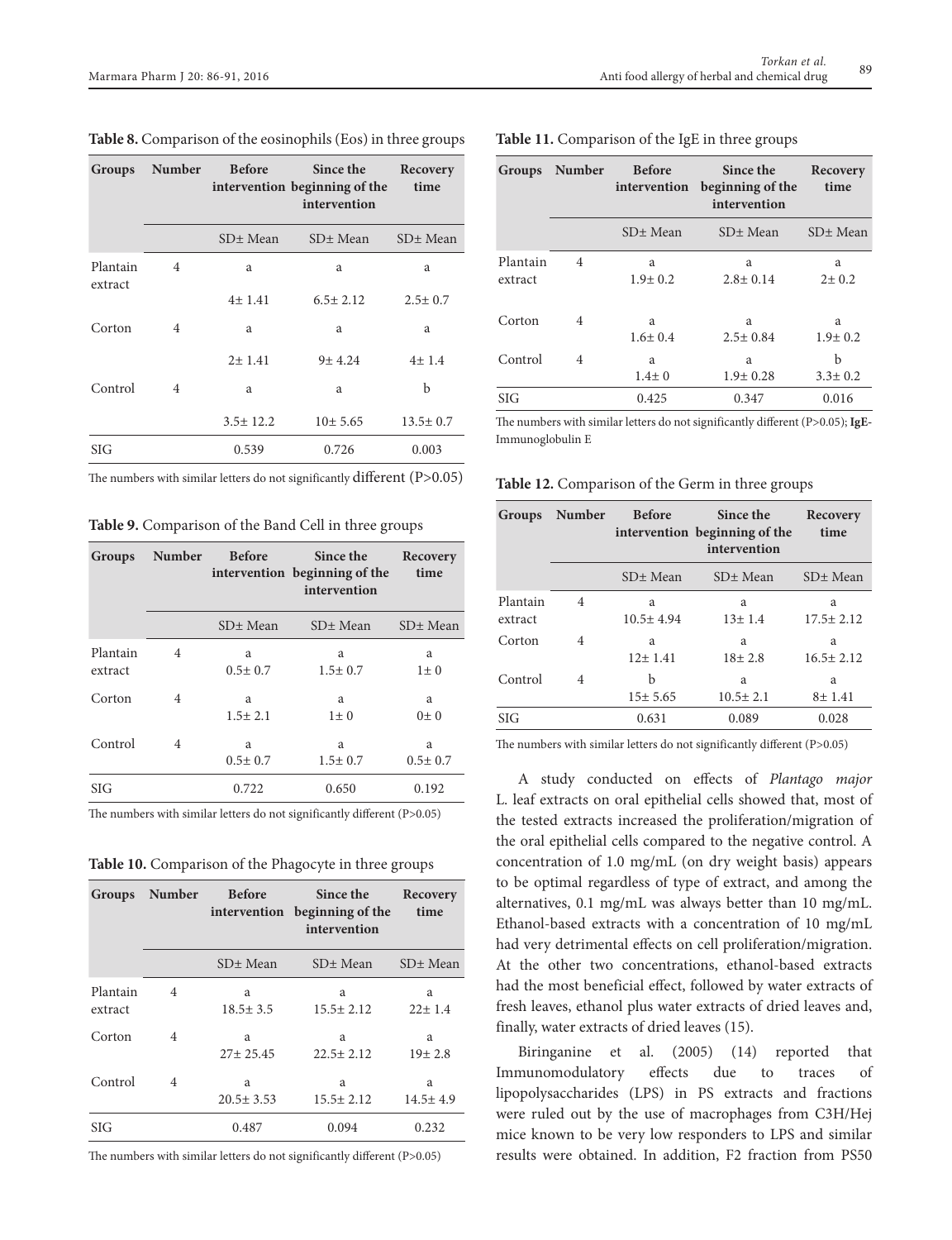was particularly active in enhancing NO and TNF-alpha (but not IL-10) production by IFN-gamma-activated C3H/ Hej macrophages. Another study also shows that endotoxinfree methanol extracts from PM leaves, at doses of 50, 100, 250, and 500 microg/mL, were associated with  $4.4 +/-1$ , 6 +/- 1, 12 +/- 0.4, and 18 +/- 0.4-fold increases of nitric oxide (NO) production, and increased TNF-alpha production (621 +/- 31, 721 +/- 36, 727 +/- 36, and 1056 +/- 52 U/mL, respectively) by rat peritoneal macrophages, in the absence of IFN-gamma or LPS. NO and TNF-alpha production by untreated macrophages was negligible. In addition, PM extracts potentiated Con A-induced lymphoproliferation (3 to 12-fold increases) in a dose-dependent fashion, compared with the effect of Con A alone (7). These discrepancies could be explained by different detection methods with different sensitization profiles.

It has been reported that these flavonoids have potent anti-inflammatory and analgesic actions on inflammation and pain (16- 18). Depending on the chemical substitutions on the flavone-skeleton, flavonoids can play a modulating, biphasic and regulatory action on inflammation and immunity. Also caffeic acid is found in the plant leaves and it has been reported that this compound has anti-inflammatory activity (19, 20). In the present study, comparing two groups of Corton and sycamore, the result showed significantly better changes in IgE and Eos factors in the plantain leaves group in less time than any other group can better understand the performance of essence. Mentioned factors indicate a favorable effect of plantain leaf extract in removing the symptoms of food allergy in dogs. The result is in line with a

### **Besin allerjisi olan köpeklerde çınar ağacı yaprak ekstresinin ile yapılan tedavinin kimyasal ilaç tedavisi ile karşılaştırılması**

# **ÖZ**

Besin allerjisi, bağışıklık sisteminin bazı besinler ya da besin bileşenlerinee karşı gösterdiği şiddetli reaksiyon olarak tanımlanabilir. Bu çalışmanın amacı, besin allerjisi olan köpeklerde sinirli ot yaprak ekstresinin oral yoldan kullanılması sonucunda elde edilecek bağışıklık sistemi cevabının değerlendirilmesidir. Bu çalışma 12 köpek üzerinde yapılmış ve köpekler 3 gruba bölünmüştür. Her üç gruba beş gün boyunca günde 2 kere 10 gramlık tabletler halinde çınar ağacı yaprak ekstresi uygulaması yapılarak deney hayvanlarında besin allerjisi oluşturulmuştur. İlk gruba; beş gün boyunca, günde 2 kere 100'er cc sinirli ot ekstresi oral yoldan uygulanmıştır (Sycamore). İkinci gruba; beş gün boyunca, 24 saatte bir 2 mg/kg dozda prednizolon asetat uygulanmıştır (Corton). Kontrol grubu olan üçüncü gruba ise tedavi uygulanmamıştır. Köpeklerin kan örnekleri hematoloji ve immünoloji

report by Samuelsen (2000) (8) showed, A range of biological activities has been found from plant extracts including wound healing activity, anti-inflammatory, analgesic, antioxidant, weak antibiotic, immunomodulating and antiulcerogenic activity. Some of these effects may attribute to the use of this plant in folk medicine.

The regulation of immune parameters induced by plant extracts may be clinically relevant in numerous diseases including food allergy. The result showed that in three groups comparison, during the recovery (posttreatment) Eos, IgE and Germ amount in has no significant change in appropriation to control group. These results suggest that IgE and Eos factors indicate a favorable effect of plantain leaf extract in removing the symptoms of food allergy in dogs. The amount of Eos, IgE and Germ factors in Corton group had significant change in comparison with the Leaf extract group during treatment. Moreover, comparing two groups of Corton and sycamore with plantain leaves group showed significantly better changes in IgE and Eos factors in the plantain leaves group.

# **4. CONCLUSION**

In general, the pharmacological activities of the plantain leaf extract showed better effects but it is not clear whether these plant constituents are the only contributing components of this extract. Therefore, further pharmacological and biological studies are needed to determine what compounds are responsible removing the symptoms of food allergy.

# **5. CONFLICT OF INTERESTS**

The authors declare that there is no conflict of interests regarding the publication of this paper.

laboratuvarında değerlendirilmek üzere çalışmanın 0., 5., ve 10. günlerinde alınmıştır. Alınan kan örneklerinin her biri iki eşit kısma ayrılarak hematolojik analizler, IgE ve diğer immünolojik faktörlerin ve fagositoz sayısı ve oranının çalışılması için fakülte laboratuvarına gönderilmiştir. Üç gruba ait verilerin incelenmesi ile elde edilen sonuçlara göre; iyileşme süreci (tedavi sonrası), eosinofil (Eos), immunoglobulin E (IgE) ve Germ oranı kontrol grubuna göre yaprak ekstresi alan grupta değişiklik göstermemiştir. Yukarıda bahsi geçen parametrelere ait veriler kimyasal ilaç ile tedavi edilen gruba (Corton) ait sonuçlarla karşılaştırıldığında ise anlamlı bir değişiklik (p<0.05) olduğu görülmüş ancak diğer faktörler değişmemiştir (p<0.05). Corton ve sycamore gruplarına ait sonuçlar karşılaştırıldığında ise IgE ve Eos değerleri sinirli ot ekstresi ile tedavi edilen grupta (sycamore) olumlu yönde değişmiştir. Elde edilen sonuçlar, sinirli ot ekstresinin köpeklerde besin alerjisine ait belirtilerin baskılanması için umut vadeden bir tedavi olduğunu göstermektedir.

**Anahtar kelimeler:** Kortikosteroitler, köpek, besin allerjisi, bağışıklık sistemi, Sinirli ot yaprak ekstresi.